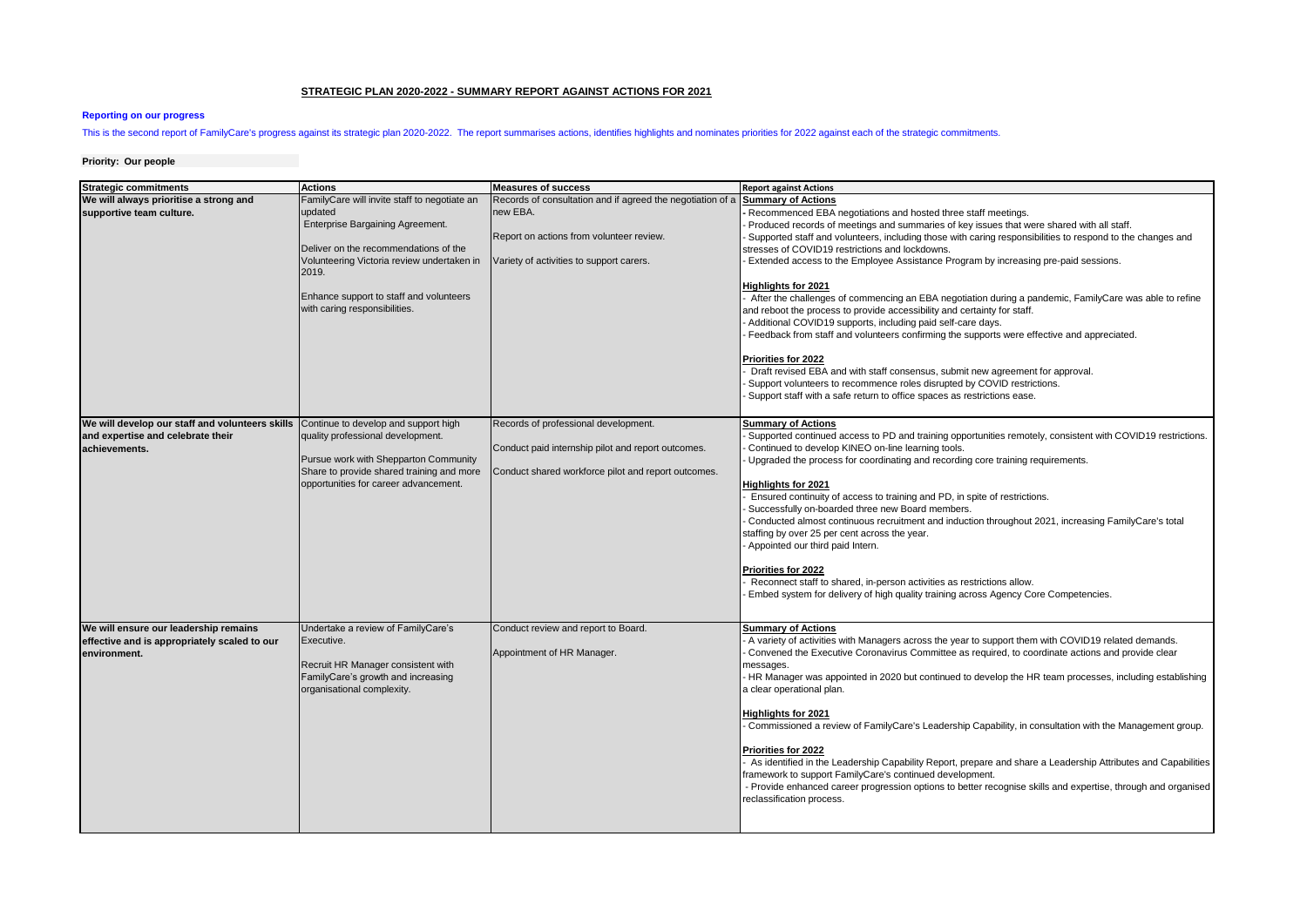## **Priority: Our Organisation**

| <b>Strategic commitments</b>                                                                                                                      | <b>Actions</b>                                                                                                                                                                                                                                                            | <b>Measure of success</b>                                                                                                                                                                                              | <b>Report against Actions</b>                                                                                                                                                                                                                                                                                                                                                                                                                                                                                                                                                                                                                                                                                                                                                                                                          |
|---------------------------------------------------------------------------------------------------------------------------------------------------|---------------------------------------------------------------------------------------------------------------------------------------------------------------------------------------------------------------------------------------------------------------------------|------------------------------------------------------------------------------------------------------------------------------------------------------------------------------------------------------------------------|----------------------------------------------------------------------------------------------------------------------------------------------------------------------------------------------------------------------------------------------------------------------------------------------------------------------------------------------------------------------------------------------------------------------------------------------------------------------------------------------------------------------------------------------------------------------------------------------------------------------------------------------------------------------------------------------------------------------------------------------------------------------------------------------------------------------------------------|
| We will report on our progress and actions.                                                                                                       | Coordinate FamilyCare's key plans and<br>commitments, with clear timelines for<br>reporting.                                                                                                                                                                              | Full set of reports.<br>Easy access to publically reported information.                                                                                                                                                | <b>Summary of Actions</b><br>Continued with the production and release of reports as required.<br>Added an Instagram account to increase the access options for FamilyCare materials.<br><b>Highlights for 2021</b><br>Maintaining continuity throughout a year of immense challenge.<br>Priorities for 2022<br>Continue to enhance the quality and usefulness of public reporting.<br>Re-establish community forums as restrictions allow.                                                                                                                                                                                                                                                                                                                                                                                            |
| We will build our skills for identifying how and Coordinate the criteria and steps for<br>when FamilyCare invests in new or enhanced<br>services. | identifying service gaps and opportunities.<br>Train key managers and staff in using<br>common assessment, development and<br>evaluation tools.<br>Promote FamilyCare's willingness to<br>consider service enhancements internally<br>and with key external stakeholders. | Clear, central, consistent guidance.<br>Regular reporting for Board and Managers on<br>enhancement opportunities.<br>Assessments of pilots with evidence of effectiveness and<br>recommendations regarding continuity. | <b>Summary of Actions</b><br>Continued to analyse service and other relevant data to identify gaps and plan effective responses.<br><b>Highlights for 2021</b><br>FamilyCare participated in a partnership led by Kids Frist and involving Wellways and Mitchell Council, to<br>identify service gaps and needs in the rapidly growing community of Wallan.<br>In partnership with the Council for Single Mothers and their Children and GROW Greater Shepparton,<br>FamilyCare led an application to the Commonwealth Department of Social services to run a project called 'By,<br>For and With Single Mothers.'<br>FamilyCare is a core operational partner in The Orange Door Goulburn, which opened in April 2021.<br>Priorities for 2022<br>Depending on funding outcomes, operationalise proposals developed with our partners. |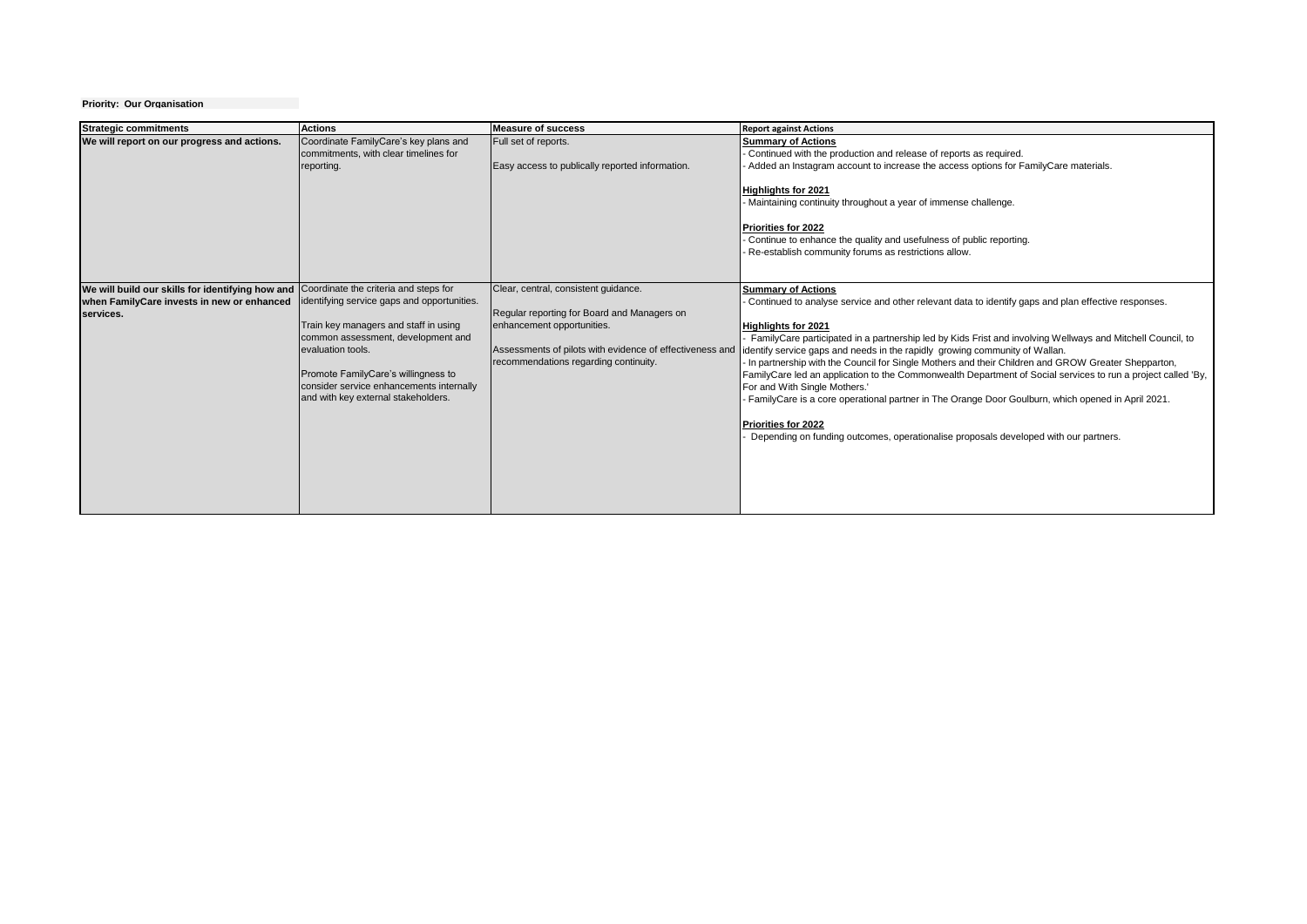## **Priority: Our Community**

|                                                                                                           | <b>Actions</b>                                                                                                                                                                                                                                                                                                            | <b>Measure of success</b>                                                                                                                                                                                                      |                                                                                                                                                                                                                                                                                                                                                                                                                                                                                                                                                                                                                                                                                                                                                                                                                                                                                                                                                                            |
|-----------------------------------------------------------------------------------------------------------|---------------------------------------------------------------------------------------------------------------------------------------------------------------------------------------------------------------------------------------------------------------------------------------------------------------------------|--------------------------------------------------------------------------------------------------------------------------------------------------------------------------------------------------------------------------------|----------------------------------------------------------------------------------------------------------------------------------------------------------------------------------------------------------------------------------------------------------------------------------------------------------------------------------------------------------------------------------------------------------------------------------------------------------------------------------------------------------------------------------------------------------------------------------------------------------------------------------------------------------------------------------------------------------------------------------------------------------------------------------------------------------------------------------------------------------------------------------------------------------------------------------------------------------------------------|
| <b>Strategic commitments</b><br>We will grow and evolve to meet the changing<br>needs of our communities. | Engage actively with local Governments,<br>particularly in high growth areas.<br>Enhance the Community Forum model<br>developed in the 2016-2019 Strategic Plan<br>and continue to host regular events across<br>the region.                                                                                              | Strength of relationships with key local government<br>colleagues.<br>Records of Community Forums across FamilyCare's<br>service area.                                                                                         | <b>Report against Actions</b><br><b>Summary of Actions</b><br>Ongoing communications with all Councils across FamilyCare's service area.<br>Because of the impacts of COVID19 restrictions and lock downs across 2021, community forum activities<br>were postponed, although service staff implemented a variety of work-arounds to ensure continuity of<br>communications with clients.<br><b>Highlights for 2021</b><br>Close collaboration with Mitchell Council in relation to:<br>- the partnership led by Kids First to address rapid growth in Wallan.<br>- developing and opening The Orange Door Access Point in Wallan.<br>- the Community Vision: Mitchell 2050 plan.<br>Implementation of the Family Preservation Reunification Response (FPRR) with our Alliance partners.<br>Priorities for 2022<br>Re-establish community forums as soon as it is safe and practical to do so.<br>Assist with the implementation of the DFFH Putting Families First pilot. |
| We will constantly increase our cultural<br>awareness and ensure our services are<br>welcoming and safe.  | Develop and launch FamilyCare's first<br>Reconciliation Action Plan (RAP).<br>Every FamilyCare all-staff meeting will<br>include an activity that focuses on a<br>relevant cultural issue or group.<br>Ensure the make-up of FamilyCare's staff<br>and volunteers are broadly representative<br>of our diverse community. | Publication of and reporting against RAP.<br>Records of training / information, easily accessible to staff<br>and volunteers.<br>Acknowledgements of the diversity of FamilyCare's staff<br>and volunteers.                    | <b>Summary of Actions</b><br>The Reconciliation Action Plan Working Group continued consulting and drafting, as well as undertaking a<br>series of cultural engagement activities.<br>In-person all-staff meetings were not possible throughout 2021, because of COVID19 restrictions.<br><b>Highlights for 2021</b><br>At the end of November, Reconciliation Australia confirmed endorsement for FamilyCare's Reflect<br>Reconciliation Action Plan.<br>All staff undertook Aboriginal and Torres Strait Islander Cultural Appreciation training on Klneo.<br>Significant increase in the range of multi-cultural backgrounds of FamilyCare's staff through recruitment<br>activities in 2021.<br>Priorities for 2022<br>Host a public launch of FamilyCare's Reflect Reconciliation Action Plan.<br>Recommence Volunteer activities disrupted by COVID19 restrictions.<br>Enhance and deliver cultural competency training across staff group.                          |
| We will be an honest advocate for our clients'<br>needs.                                                  | Provide our clients with opportunities to<br>comment on the impact of policy and<br>structural issues on their lives.<br>Make informed comments about policy and<br>system design issues based on our clients'<br>experiences.                                                                                            | Records, papers, submissions, published on<br>FamilyCare's website wherever appropriate.<br>The extent to which our clients entrust FamilyCare with<br>their views and experience.<br>Being sought as an informed commentator. | <b>Summary of Actions</b><br>Continued to gather information from our clients about the impacts, positive and negative, of policy<br>approaches on their lives and families.<br><b>Highlights for 2021</b><br>Provided a number of submissions to public review processes, including the successor plan to the National<br>Framework for Protecting Australia's Children and the Senate Inquiry into the Social Services Legislation<br>Amendment (Strengthening Income Support) Bill 2021.<br>First report on compliance with the National framework for protecting children.<br>Priorities for 2022<br>Because there will be elections at both a Commonwealth and Sate level in 2022, FamilyCare will ensure it is<br>able to provide an informed regional view on issues of importance to its clients, as appropriate.                                                                                                                                                  |